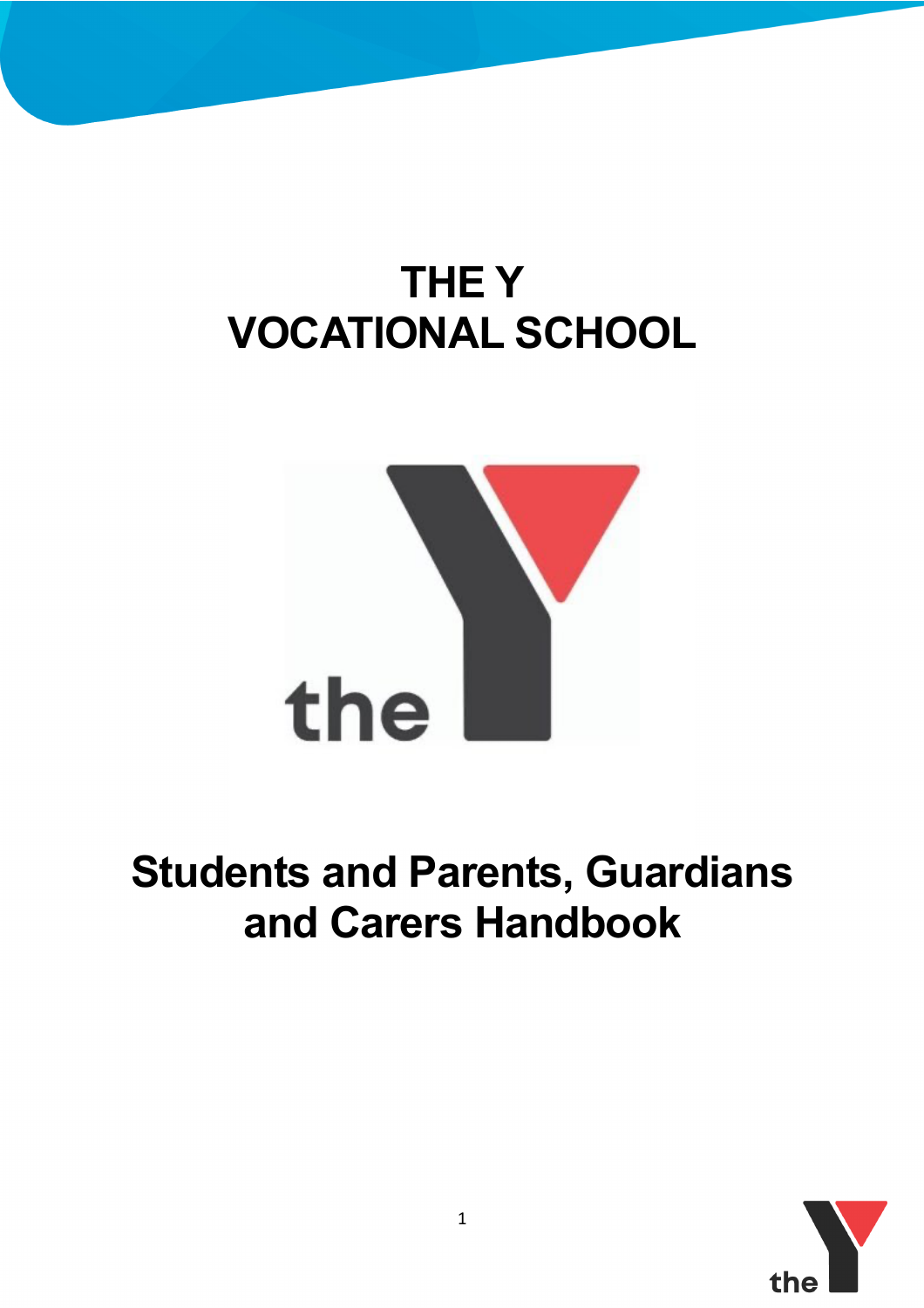## **TABLE OF CONTENTS**

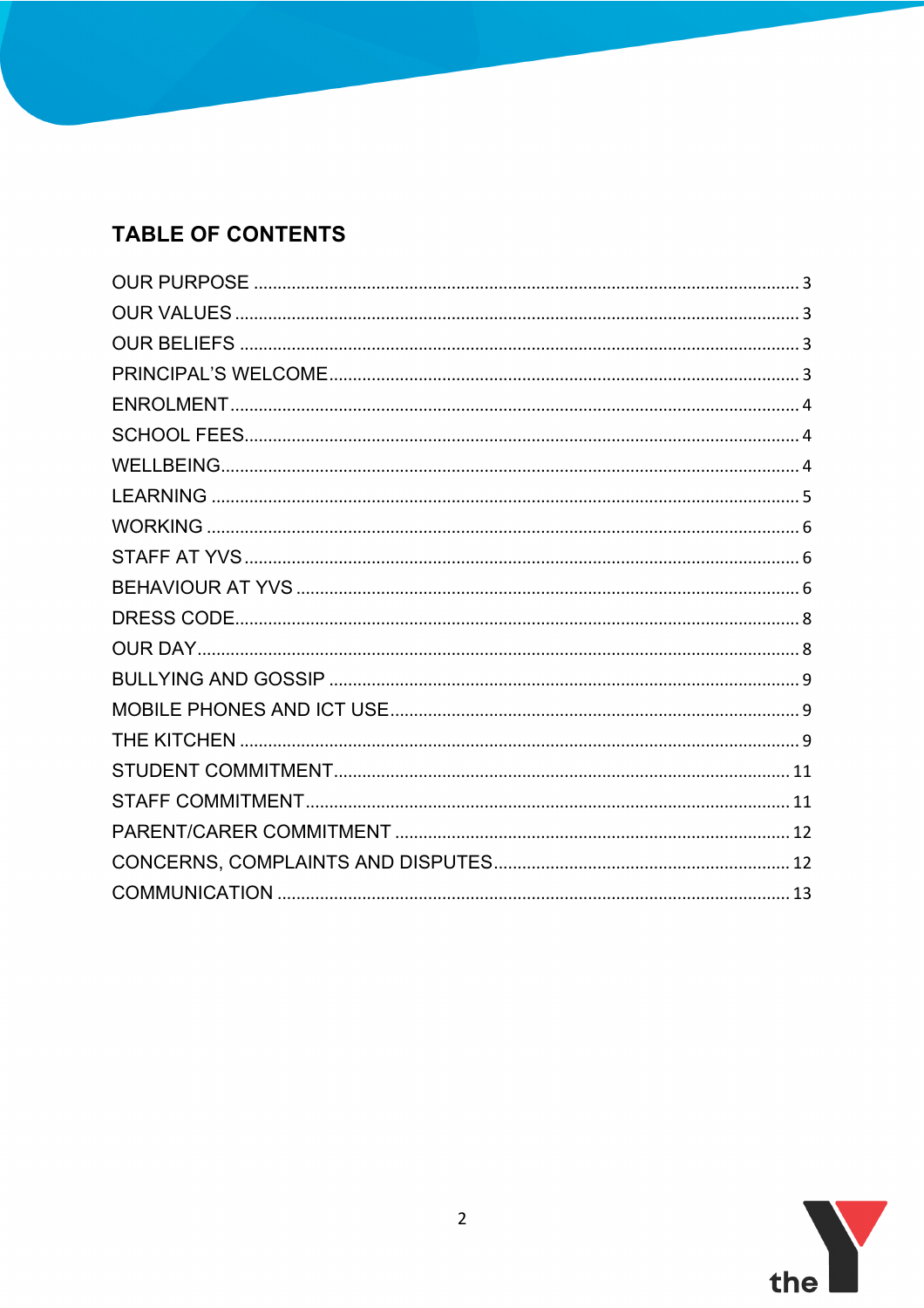## **OUR PURPOSE**

The Y Vocational School (YVS) is a senior secondary school, enrolling students for 2022 in years 10-11 and growing to include year 12 students in 2023. We engage students who have previously disengaged from school for a variety of reasons. Our school supports students through their re-engagement journey by providing small class sizes, individualised programs and extensive pastoral care.

We understand that learning occurs when young people are given interesting, challenging and manageable targets. We know that young people often face circumstances which may make it difficult for them to be successful at school. We guarantee a safe and stimulating environment which encourages success.

## **OUR VALUES**

- Honesty
- Caring
- Respect
- Responsibility

## **OUR BELIEFS**

- We believe in the power of inspired young people.
- We believe that education should be accessible to all young people.
- We believe that all young people deserve the opportunity to guide their own learning.
- We believe that all young people deserve to be listened to.
- We believe that all young people are capable of success.

## **PRINCIPAL'S WELCOME**

I am excited to welcome you to The Y Vocational School, Mirrabooka. I have worked with an amazing team of people to create the first school of its kind in Western Australia. My team and I have designed a space for young people to feel empowered and motivated to learn and to develop into contributing, productive young adults.

The YMCA has a long history of supporting young people to realise their potential and creating a CARE school has been a continuation of this journey. We are fortunate to draw on the experience of the YMCA in Queensland, who have a long and successful history of providing alternative education programs.

I look forward to working with a qualified and engaged group of people to provide a positive and meaningful educational experience for our young people

My door is always open so please pop in to ask questions, raise concerns or just to say hello.

Kind regards

.

Alaint S

Navit Shchigel Principal

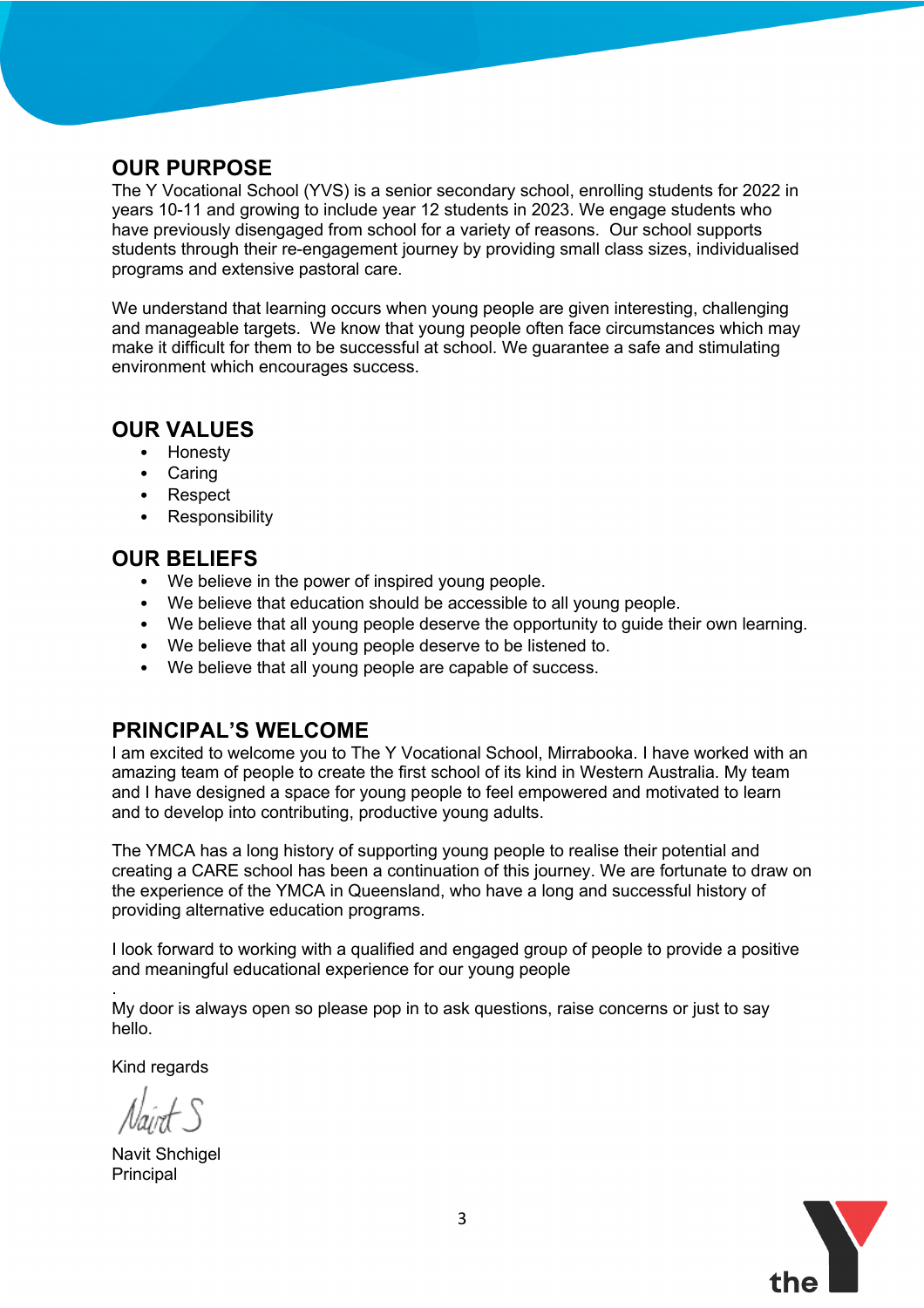#### **ENROLMENT**

The first step to enrolment is to fill in our enrolment form, which is available online or by request. Our enrolment process includes interviews and a tour of the school. Parents/carers are required to present documents relevant to enrolment; these are listed on the enrolment form. Our acceptance is based on a combination of factors including student demographics and our ability to support the needs of the student.

The YVS complies with the Privacy Act 1988 which regulates how personal information is handled and includes thirteen Australian Privacy Principles and the Privacy Amendment Act 2017 (Notifiable Data Breaches). The YVS is committed to making sure that personal information is collected, held, used, and released according to legislative requirements and the Australian Privacy Principles, as detailed in the *Privacy Policy* (available on the YVS website).

The YVS collects and holds personal information about its students that is reasonably necessary for, or related to, our activities and the services we provide. At enrolment the YVS collects personal details about identification, contact details, previous education and anything that will affect a student's schooling. The YVS is required to pass some of the details on to the VET provider for vocational courses.

Students have the right to have their privacy respected and personal information treated confidentially. This information may need to be shared with other teachers, the principal, and staff within the YVS. Students will be told if this is to happen. Parents/carers may only access student personal information with the permission of the principal, who will consider the safety, privacy and maturity of the student, the issues involved and the parent/carer's need to know that information in order to care for the student.

Personal information may be disclosed to child protection agencies, family support agencies or emergency services when the YVS reasonably believes that a student is at risk of harm.

#### **SCHOOL FEES**

School fees are \$1000 per year and are invoiced each term. Alternative payment arrangements can also be made to suit family circumstances. Families who are unable to pay the fees due to financial circumstances are welcome to contact Navit Shchigel, the principal, to discuss.

**No child will be turned away or disadvantaged because of the inability of the family to pay fees.**

#### **WELLBEING**

YVS delivers the *Mind, Body, Spirit,* wellbeing program which teaches students a range of life skills including budgeting, workplace skills and healthy habits. Students are supported in their academic endeavours by staff who are trained in trauma-informed practice. Our young people learn how to self-regulate and create a positive outlook.

The culture of the school promotes respect, honesty, responsibility and caring. Students and staff work together to create an environment that is safe and welcoming for a diverse range of students.

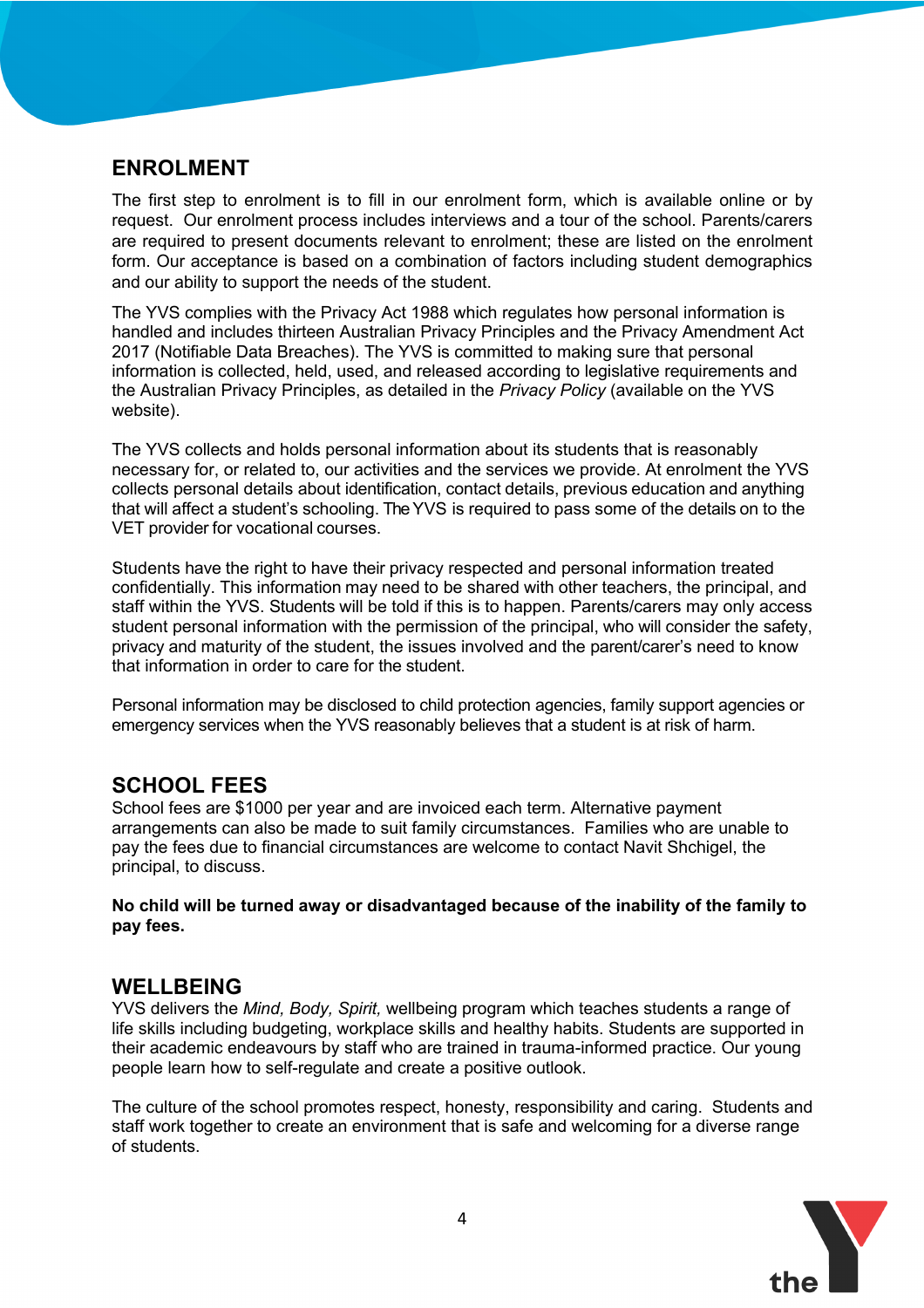The wellbeing team at YVS is led by the youth manager who is assisted by qualified youth workers. The Y WA has an approach to youth work which is trauma-aware, solutionsfocused, person-centred and strength-based. All youth work at YVS takes place within this framework.

We have access to a clinical psychologist once a fortnight on campus and will refer students to external agencies when suitable. Our wellbeing team assists student to access support for health management, crisis intervention and family support as needed.

#### **LEARNING**

Students benefit from direct instruction in literacy and numeracy, taking advantage of evidence-based programs. Literacy and numeracy are also integrated throughout the curriculum.

YVS engages students by delivering a challenging and achievable curriculum. We use diagnostic testing to ascertain the academic needs of our students and we create an Individual Education Program to guide progression through the curriculum. We want our students to develop a life-long love of learning and we know this is achieved when they experience success and can see themselves progressing. We give our students the opportunity to experience academic success by providing access to a range of recognised qualifications. Our goal is that every student leaves us with qualifications which will lead to further employment or tertiary study. Qualifications are delivered by us and by partner registered training organisations.

An Individual Education Plan (IEP) is developed with each student and parents/carers. The plan includes academic, wellbeing and vocational subjects, and individual supports to boost engagement and learning. All IEPs are reviewed and approved by staff, parents and students prior to being implemented.

Our strong focus on developing skills in literacy and numeracy is supported with evidencebased programs and whole school strategies.

#### **Child Protection and Keeping Safe: Child Protection Curriculum**

We implement the Keeping Safe: Child Protection Curriculum (KS:CPC). All staff are trained to deliver the program in an age and culturally appropriate way.

The KS:CPC is a Department for Education and Child Development (DECD) responsibility, to ensure that effective abuse prevention programs are implemented and that all children and young people have access to the approved child protection curriculum. The KS:CPC is an evidence based, best practice curriculum developed collaboratively with child protection experts, teachers, educational leaders and other professionals. It is based on two main themes:

- We have the right to be safe.
- We can help ourselves to be safe by talking to people we trust.

Further information is available on request and an information letter will be sent to parents/carers.

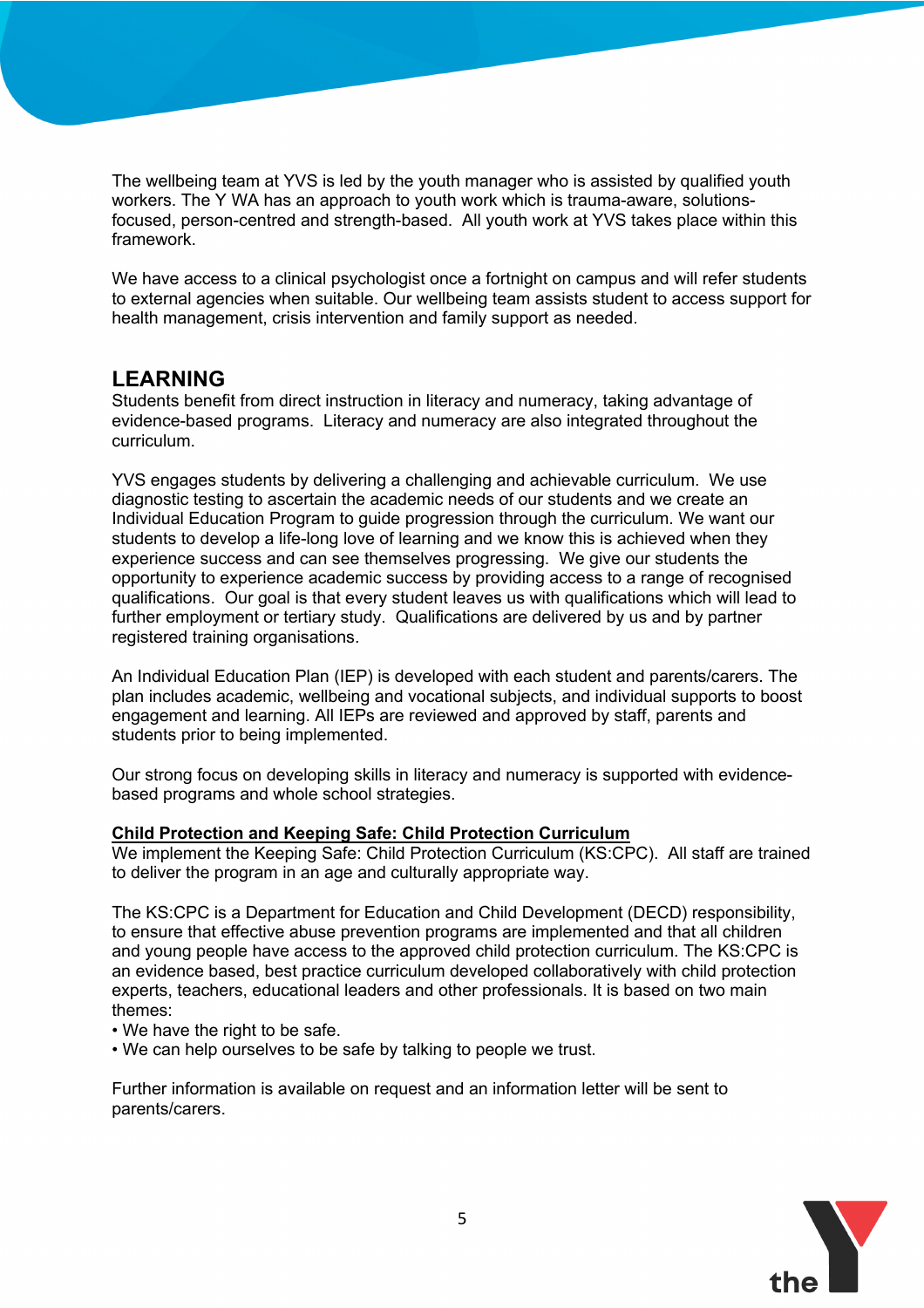#### **WORKING**

YVS creates community partnerships and works within the existing framework of the YMCA WA to give our students access to workplace learning, traineeships and employment. We teach our students workplace norms and aim to provide all students the opportunity to participate in a workplace by the end of year 12. We know that a job is not just about earning money, it contributes to personal fulfillment and community belonging, and we are driven to guide our students into the career of their choice.

## **STAFF AT YVS**

YVS provides an equal mix of teaching and welfare staff. All staff are trained in traumainformed practice and have experience in supporting disengaged students. Staff undergo child safeguarding and diversity training and are qualified in their areas of expertise. All staff understand the importance of wellbeing in underpinning academic success.

### **BEHAVIOUR AT YVS**

YVS provides a safe environment for all staff and students. Any behaviour which infringes on the rights of others to learn and feel safe is not tolerated. Our behaviour support policy is based on restorative justice and aims to develop an understanding of the needs of the community. In recognition of the primary purpose of creating and maintaining a safe learning community, there may be instances where students are temporarily or permanently excluded from YVS

Students at YVS are expected to behave according to the values of Respect, Honesty, Caring and Responsibility. We take a proactive approach to positive behaviour, teaching these values and providing clear instructions in how to express them.



#### **BEHAVIOUR BREACH FLOW CHART**

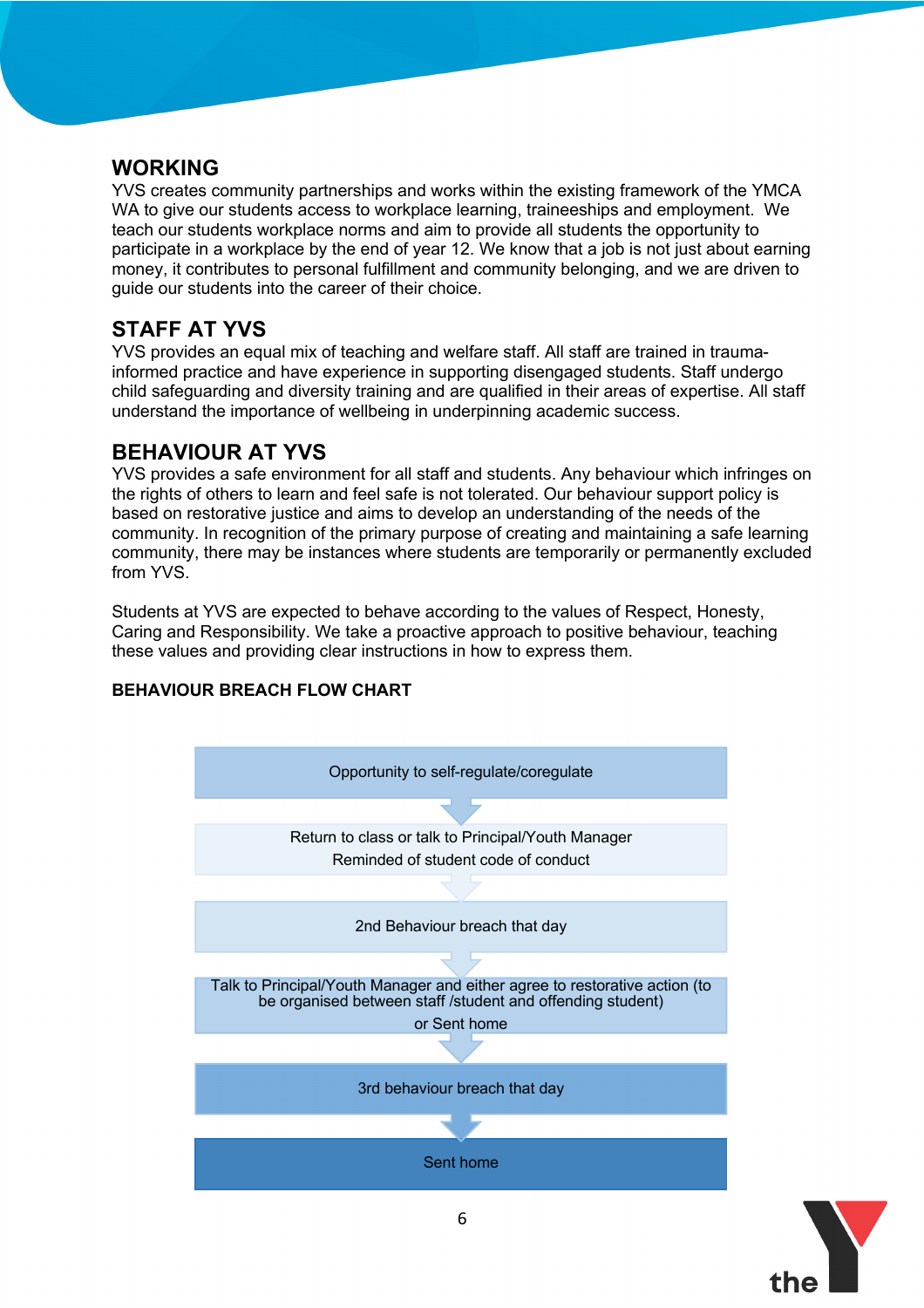In recognition of the individual nature of students and their behaviour, the behaviour chart is used as a guideline. If a student breaches the student code of conduct frequently, or their behaviour breaches are ongoing, it may be decided to send the student home straight after the first breach in a day or to impose stronger consequences. These decisions will be made by the principal and/or youth manager, in consultation with relevant staff members.

For serious behaviour breaches (violence, verbal assault, bullying, harmful gossip or illicit substances) decisions will be made on a case-by-case basis. Behaviour of this nature may result in temporary or permanent exclusion, depending on the severity and the impact of the behaviour on community safety.

As part of our behaviour support strategy, staff will hold regular de-briefing sessions and case management meetings. In these sessions, avenues for supporting positive behaviour will be explored and discussed. Behaviour support strategies are reviewed and are updated in keeping with the needs of the cohort. These may include Individual Behaviour Support Plans.

YVS explicitly forbids the use of any form of child abuse, corporal punishment or other degrading punishment. Four forms of child abuse are covered by WA law and are defined as follows:

**Physical abuse** occurs when a child is severely and/or persistently hurt or injured by an adult or a child's carer.

**Sexual abuse** occurs when a child is exposed to, in involved in sexual activity that is inappropriate to the child's age and developmental level, and includes sexual behaviour in circumstances where:

- The child is the subject of bribery, coercion, threat, violence or exploitation.
- The child has less power than another person involved in the behaviour.
- There is a significant disparity in the developmental function or maturity of the child and another person involved in the behaviour.

#### **Emotional abuse** includes:

- Psychological abuse.
- Being exposed to an act of family and domestic violence.

**Neglect** is when children do not receive adequate food or shelter, medical treatment, supervision, care or nurturance to such an extent that their development is damaged, or they are injured. Neglect may be acute, episodic or chronic.

- Adequate care for the child.
- Effective medical, therapeutic or remedial treatment for the child.

#### **Corporal punishment:**

Any punishment in which physical force is used and intended to cause some degree of pain or discomfort, however light; typically involving hitting the child with the hand or with an implement; it can also include, for example, forcing the child to stay in an uncomfortable position. It does not include the use of reasonable physical restraint to protect the child or others from harm.

#### **Degrading punishment:**

Any punishment which is incompatible with respect for human dignity, including corporal punishment and nonphysical punishment which belittles, humiliates, denigrates, scapegoats, threatens, scares or ridicules the child.

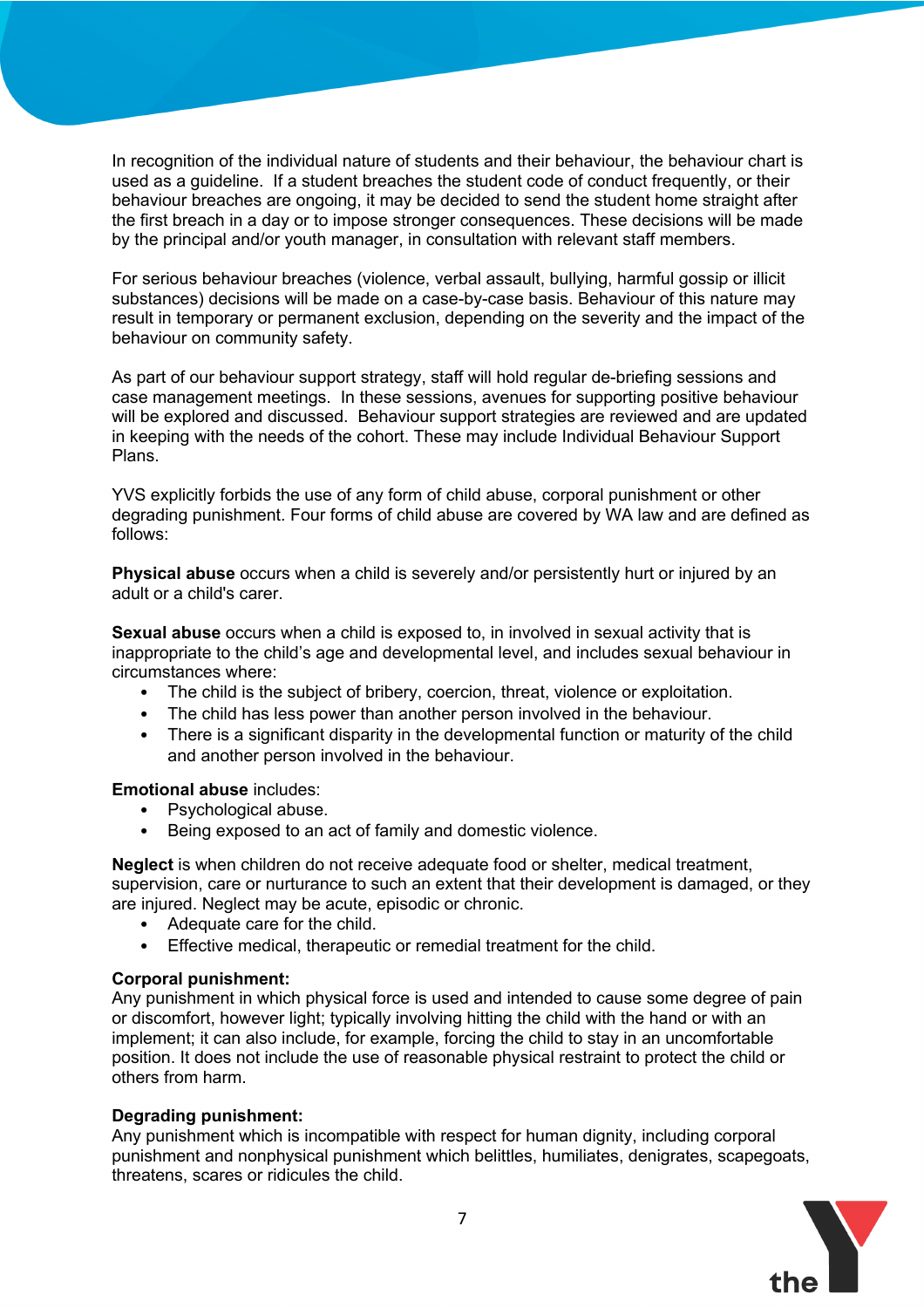## **DRESS CODE**

Students at YVS are provided with a YMCA t-shirt on enrolment and it is mandatory for students to wear it during school excursions. Students can wear the t-shirt at school if they choose and extra t-shirts can be ordered at cost.

As part of our strategy of teaching appropriate behaviour, students are expected to dress in an acceptable manner for school. Clothing which is inappropriately revealing is considered unacceptable, as is clothing which contains offensive language or images. Clothing which displays drug, sex or alcohol references is inappropriate. Students who arrive in unacceptable clothing are given the opportunity to change into clothing which is kept in stock at school. If the student doesn't agree to change into the clothes on offer, they will be sent home for the day.

## **OUR DAY**

We begin each day with a communal breakfast, a stretch and morning circle. This gives us the opportunity to share and to check in with ourselves and prepare for a day of learning. Students and staff may choose a topic for discussion. This is followed by curriculum based subject learning and recess. After lunch, students take part in our Body, Mind, Spirit program; a wellbeing program which includes movement, self-awareness, protective behaviours and community building. Each Friday, morning circle includes the recognition of student achievement by awarding certificates for community contribution and healthy choices.

Our school timetable runs from 9am to 2.30pm, Monday to Friday. Our term dates align with government schools.

**Before school:** We assume duty of care from 8.30 am and will supervise students from this time until the commencement of class.

**After school:** We will provide supervision until students depart the school grounds. Parents/carers who are delayed should contact the school to arrange supervision or to make an alternative arrangement.

Start and finish times may be adjusted for excursions, sporting activities, incursions or offsite training days. When this occurs, parents will be informed. Students are under the duty of care of YVS on all excursions, incursions and during sporting activities.

#### **Term Dates 2022**

Term 1: Monday 31 January – Friday 8 April Term 2: Tuesday 26 April – Friday 1 July Term 3: Monday 18 July – Friday 23 September Term 4: Monday 10 October – Thursday 15 December

#### **Pupil free days will be announced to parents/carers and students**

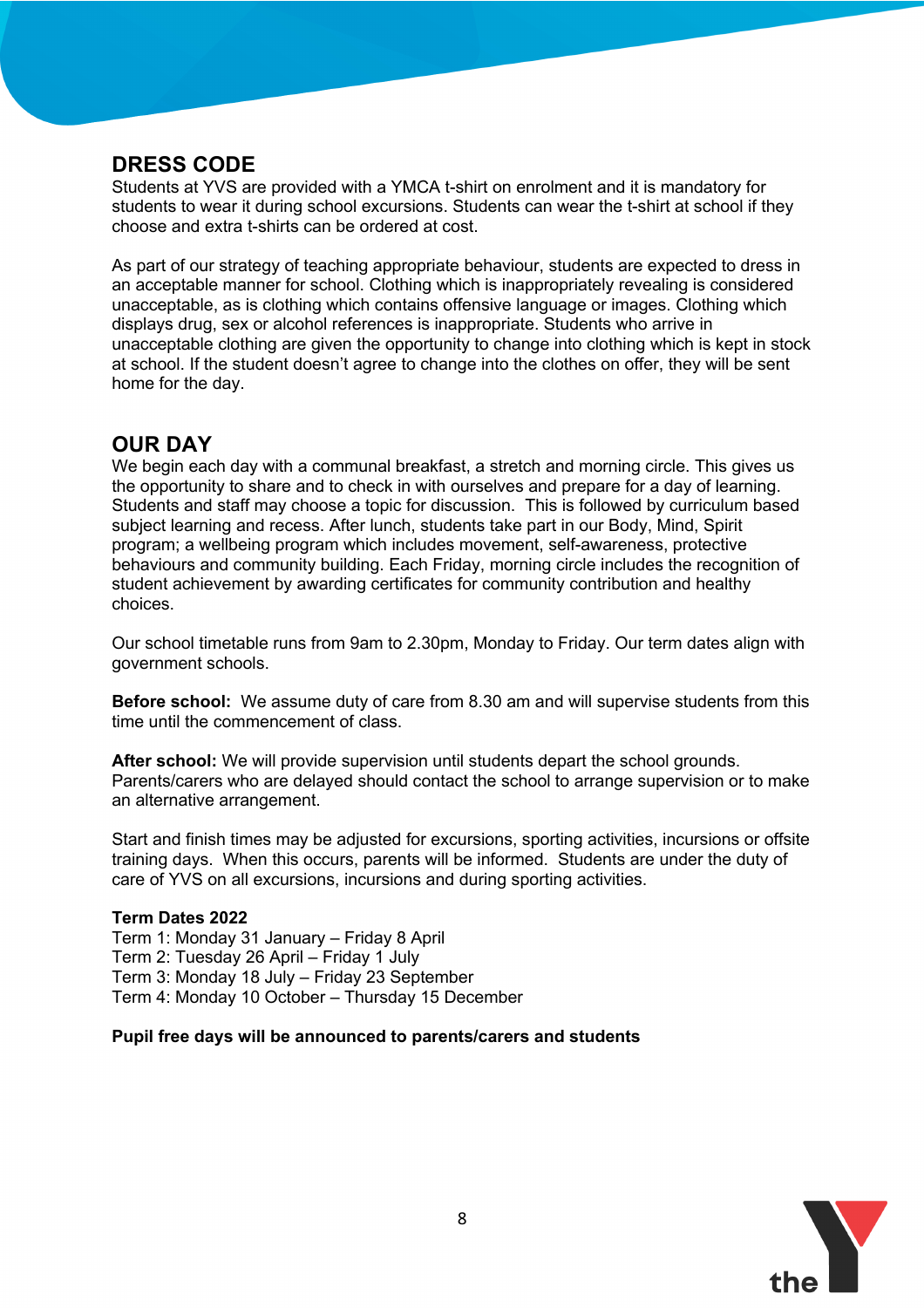## **BULLYING AND GOSSIP**

Bullying and gossip are strictly prohibited at YVS. We recognise that gossiping is harmful and has the potential to lead to bullying. Gossiping makes people feel unsafe.

**Bullying** is an ongoing or repeated misuse of power in relationships, with the intention to cause deliberate physical and/or psychological harm. The behaviour need not be the same type each time.

Bullying can be direct or indirect, verbal, online or physical.

Examples of bullying behaviour include:

- abusive, insulting, or offensive language
- behaviour or language that frightens, humiliates, belittles, or degrades including criticism that is delivered with yelling and screaming
- inappropriate comments about a person's appearance, lifestyle, or their family
- spreading false or malicious rumours about someone
- excluding or isolating
- deliberately denying access to information, consultation or resources, or unfair treatment
- physical assaults or threats
- posting humiliating images or media content

In keeping with the YVS focus on restorative justice, the initial consequence of bullying is to educate and encourage the expression of feelings in a safe environment. If bullying continues, it may result in a student being withdrawn from YVS. Safety of the community is given absolute priority.

## **MOBILE PHONES AND ICT USE**

YVS does not allow the use of mobile phones during school hours. If a student brings a phone to school, it must be out of sight and turned off. If a student uses their mobile phone at school, it will be confiscated and held at the office until the end of the school day. Repeat offenders will be subject to our behaviour support strategy.

The banning of mobile phones during school hours is common to almost all schools in Australia. The use of phones has been linked to online bullying, inappropriate social media use and unwelcome videos and photographs.

The school provides access to laptops and the internet. This is to be used in line with our overall commitment to the safety of students and the community. Unacceptable use includes, but is not limited to, social media use in school time, online bullying, offensive material.

### **THE KITCHEN**

A light daily breakfast will be provided to students as part of the learning program. Other meals are not provided. Students are free to use the microwave and kettle at recess and lunchtime to heat their food or make instant soups/noodles. We encourage parents/carers to provide their children with food for lunch and recess as this will help them to focus on their studies. If a family is struggling to provide food, they are invited to speak to the youth manager to discuss possible arrangements.

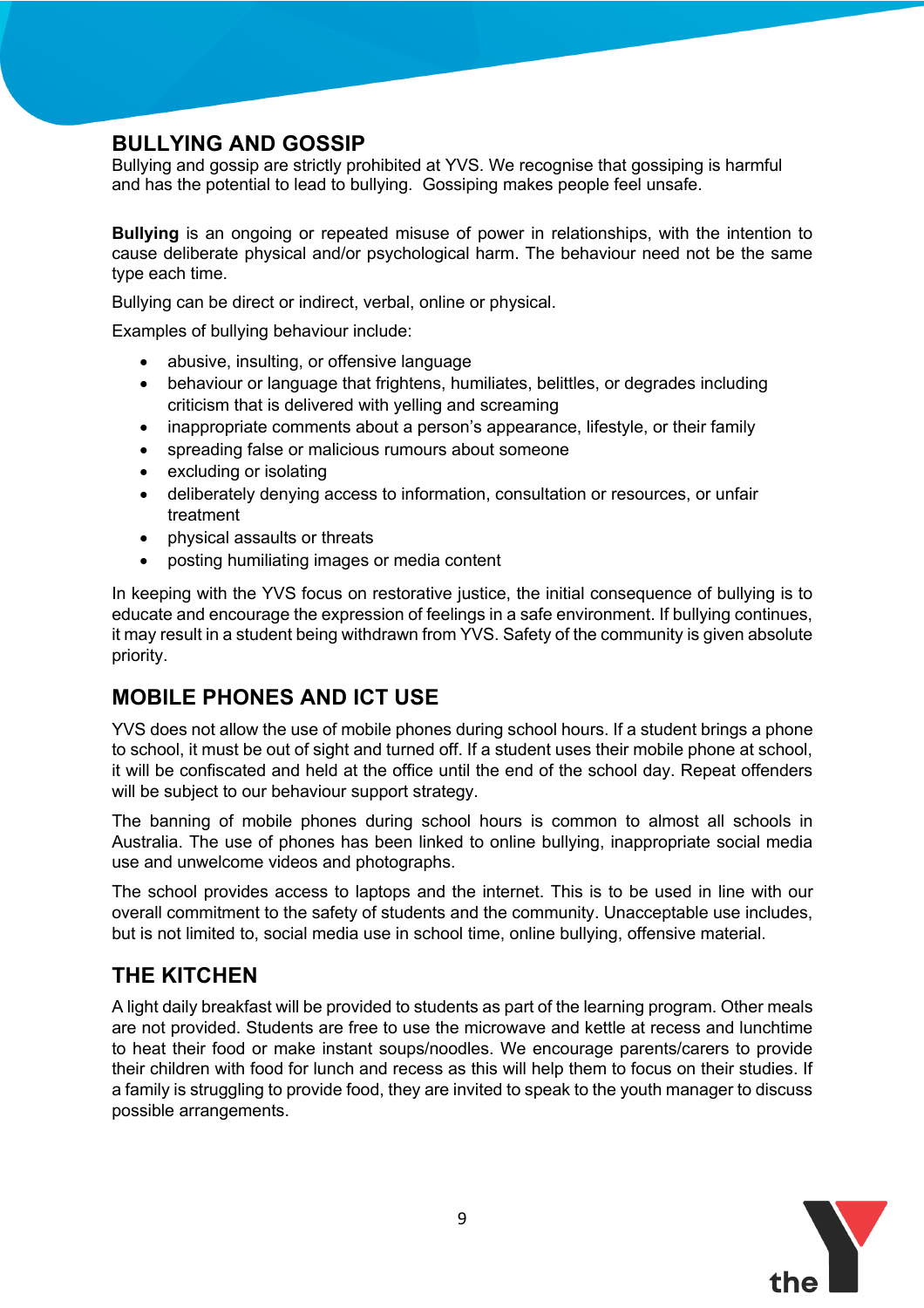## **ATTENDANCE**

YVS students are expected to attend between the hours of 9.00 and 2.30, Monday to Friday unless there is an acceptable absence.

#### **Acceptable absences:**

A student is excused from attending YVS, or from participating in an educational program of YVS, on any day —

(a) if the student is prevented from attending YVS, or from participating in the educational program by —

- (i) temporary physical or mental incapacity; or
- (ii) any other reasonable cause.

and

(b) if a responsible person has notified the principal of the cause of the student's nonattendance or non-participation —

(i) as soon as is practicable; and

(ii) in any case within 3 school days of the day on which the non-attendance started

(c) where under paragraph (b) the incapacity of the student is given as the cause; if the responsible person provides the principal with a certificate in support from a registered medical practitioner if requested to do so by the principal.

In this case a student's acceptable absence will be recorded in Edumate in accordance with the Attendance Procedure.

#### **Unacceptable absences:**

A student's parents/carers are required to provide an explanation for any absence to the principal within three days of an absence occurring. If the Principal is of the opinion that a reason is not genuine or not of sufficient cause, the student will be recorded in Edumate as absent in accordance with the Attendance Procedure

If a student's absences are the subject of a welfare concern, the Youth Manager will case manage the situation by contacting the student, their parents/carers and any relevant agencies. The case management will promote a return to regular attendance in line with the needs of the student and their family.

If a student has had a pattern of absences and the principal is of the opinion that reasons have persistently —

- (a) been not genuine; or
- (b) not amounted to sufficient cause for absences,

then, the principal may refer the student's case to an Attendance Panel under section 39 of the Education Act 1999. Repeated unexplained absences may put the student's ongoing enrolment at risk.

#### **Centrelink payments**

Centrelink payments may be affected by non-attendance. YVS must report to Centrelink after 5 consecutive days of unacceptable absence.

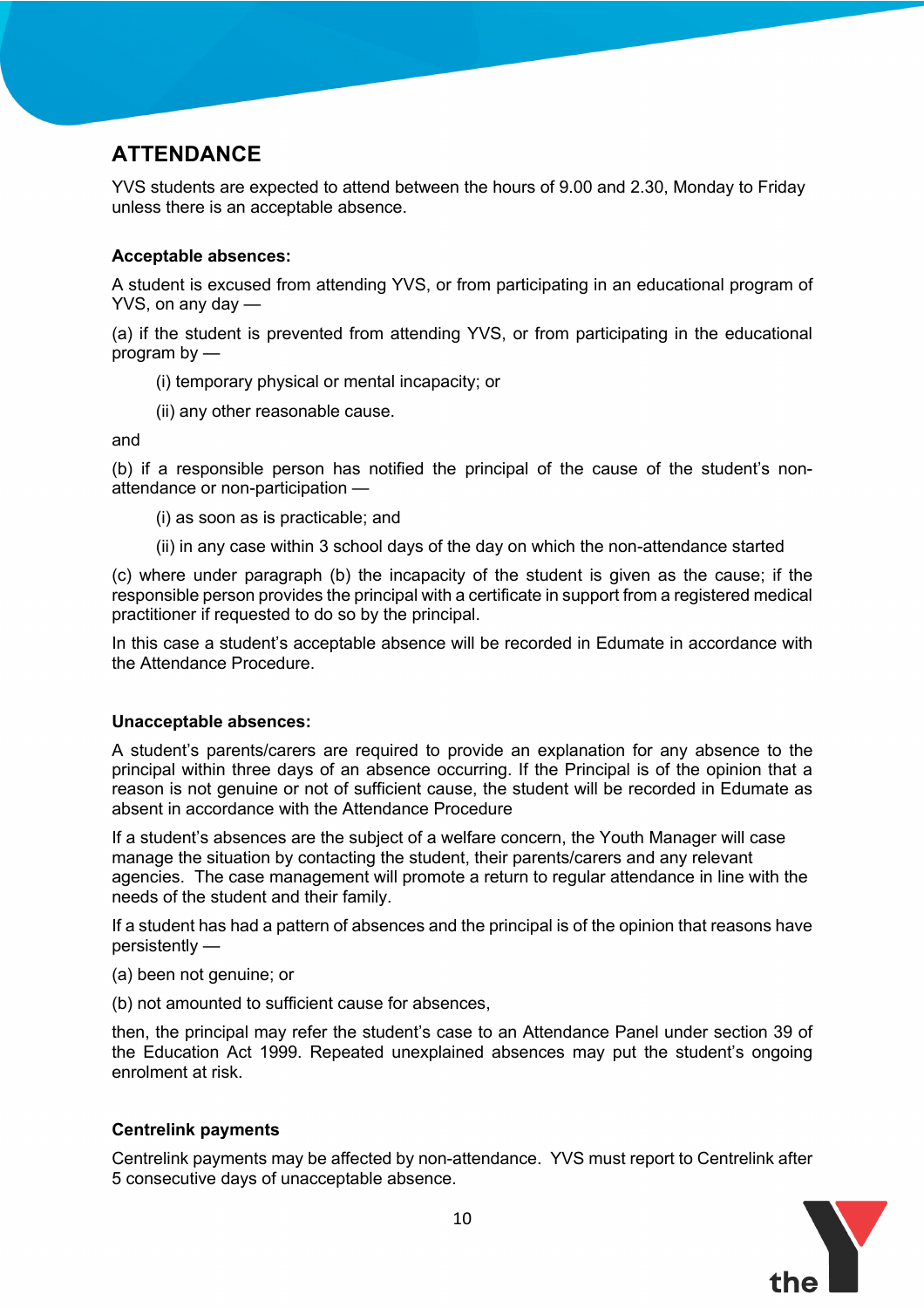#### **Late arrivals and early departures**

Students arriving late will be asked to sign in. An SMS will be sent to parents/carers if a student hasn't arrived by 11am and no explanation has been provided.

Students leaving early need permission from parents/carers. Students who choose to leave without permission will be suspended and will require to attend a re-entry meeting to attend school.

More detailed information is available in our *Late Arrival and Early Departure of Students Procedure*.

### **STUDENT COMMITMENT**

Students at YVS agree to uphold the values of

- Honesty
- Respect
- Responsibility
- Caring

YVS provides a fair, safe and positive environment that recognises and values diversity, abilities and contributions of students and staff. At YVS all students have the right to learn, and teachers have the right to teach**,** in a fair, safe and positive environment. Students and staff have the right to be treated with respect and engage in an environment free from discrimination, harassment, bullying or vilification.

#### **A full copy of the Student Code of Conduct is available on our website or on request.**

Breaches of the Code by a student may be reported to a member of staff by other students, YVS or other Y WA staff, or a member of the public.

Any breaches will be addressed by YVS staff in accordance with the Behaviour Support Policy, which is available on our website or on request. This is about supporting the student to selfregulate their behaviour, engage in learning, and become increasingly positive members of the school and community.

Appropriate confidentiality will be maintained, respecting the rights of individuals involved.

#### **STAFF COMMITMENT**

Staff at YVS agree to uphold the values of

- Honesty
- Respect
- Responsibility
- Caring

We are committed to listening to the young people in our care and providing them with a safe learning environment, free from all forms of harassment and bullying. We commit to upholding the Staff Code of Conduct for the YMCA, which adheres to Child Safeguarding Principles and to valuing diversity, recognising the academic and social/emotional needs of our cohort and to acting in the best interest of our students.

#### **A full copy of the Staff Code of Conduct is available on our website or on request**

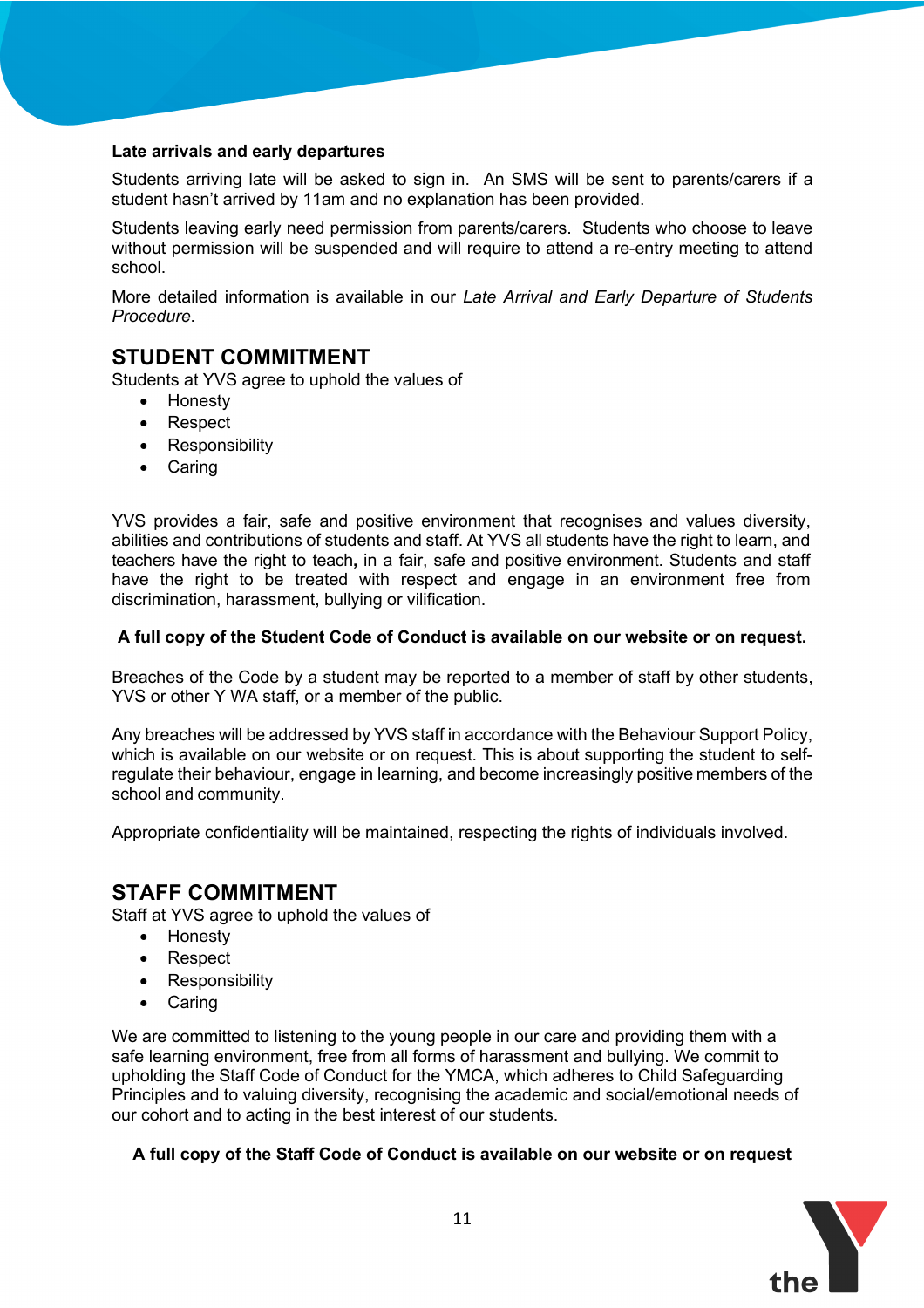Breaches of the Staff Code of Conduct will be addressed as outlined in the Staff Code of Conduct and Concerns, Complaints and Disputes Procedure. These are available online or on request.

## **PARENT/CARER COMMITMENT**

Working in partnership with our parents and carers is vital to the wellbeing of our students. In recognition of this, we ask that parents/carers commit to upholding the values of YVS. As YVS is a safe space, parents and carers are expected to dress appropriately on school grounds, refrain from using profane language and speak to staff and students with respect. Parents and carers should provide YVS with up to date information about their child and ensure that all information relevant to the school is submitted to YVS in a timely manner. Parents and carers who breach this agreement may be banned from school premises.

## **CONCERNS, COMPLAINTS AND DISPUTES**

We recognise parents/carers, students and other stakeholders have a right to complain and our aim is to ensure that:

- a child-focused, child-friendly, culturally safe dispute and complaint process is adopted
- complaints are received in a positive manner and the outcome, the complainant or the subject of the complaint is not pre-judged
- concerns are dealt with promptly and thoroughly and those who have raised them are kept informed about progress
- all complaints are handled on their merits
- complaints made by parents will not rebound adversely on their children and similarly, complaints raised by students will not rebound on them or on other students
- confidentiality is respected and maintained so far as is possible
- a resolution of the matter is sought, with the parties directly involved, at the local level
- children and staff are engaged in the review processes and provide feedback on review outcomes
- complaints are recorded and regularly analysed
- mandatory reporting obligations when receiving, responding to and investigating complaints of child harm or abuse are adhered to
- the dispute and complaint processes are reviewed annually, or after an event and participation of children and young people is sought in this review.

Every student, staff member and parent/carer at YVS has the right to speak up about issues which affect them. Feedback can be expressed in the following ways:

- Tell someone talk to a staff member at the school and let them know your feedback
- Write it down you may find it easier to write down your concerns and then give it to a staff member
- Alone or in groups you may discuss the issue with another person and decide to provide the feedback together or in a group.

Every YVS staff member is familiar with our procedures and can be approached by stakeholders who want to make a complaint or provide other feedback.